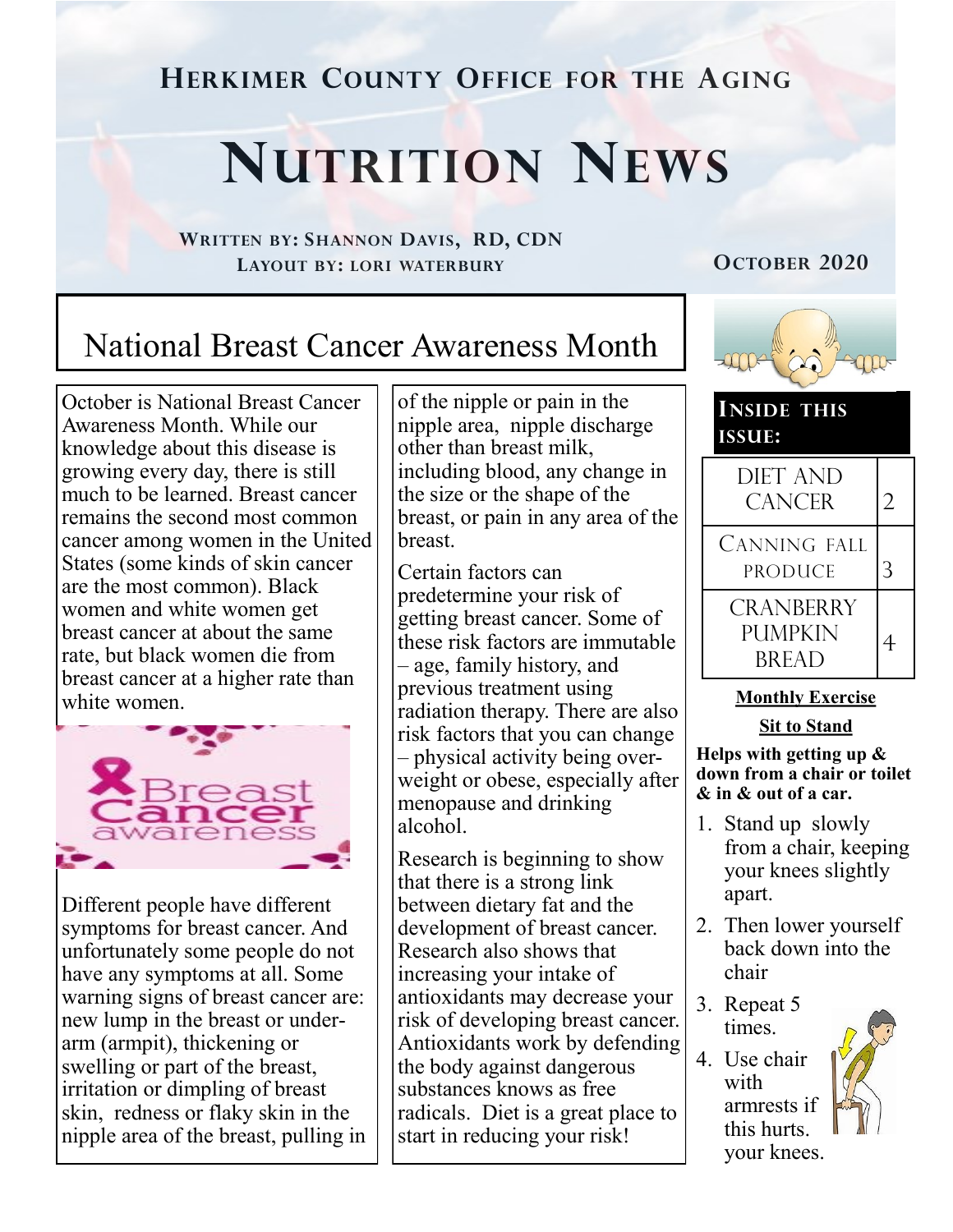A healthy diet should consist of no more than 30% of your daily calories coming from fats. But what does this actually mean when reading food labels? If you are consuming 2000 calories a day (which is a fairly typical intake for the average adult), no more than 600 of those calories should come from fats. This roughly translates to consuming between 65 and 70 grams of fat per day.

In addition to decreasing your fat intake, adding fruits and vegetables can also be beneficial. As we have discussed in the past, fruits and vegetables are great sources of antioxidants, which can play a role in the prevention of certain types of cancer. They also provide additional fiber.

If you are a loved on are actively going through treatment for breast cancer (or any other cancer) you may find it difficult to consume adequate calories and protein. There are a few tips to keep in mind to help maintain a good weight and promote a strong immune system.

- If large meals are overwhelming, try to consume 6 smaller meals throughout the day. You may actually be sneaking in some additional calories and protein by doing this.
- Try adding one supplement each day. This does not have to be Ensure or Boost. You can use Carnation Instant Breakfast made with 2% milk or even a homemade milkshake. Do not replace a meal with the supplement. Try to use it in addition to your regular meal consumption. Try making it in the morning and then sipping on it throughout the day.
- Make sure you are drinking enough. Although you may feel like it is difficult

to force yourself to drink, it is easy to become dehydrated during treatment, especially if diarrhea is a side effect. Allowing yourself to become dehydrated can make you nauseous, which sets up a vicious cycle of poor eating, drinking, and malaise.

- When you do eat, try to consume nutrient dense foods. This means consuming foods that have a lot of nutrition in a small amount. Items such as eggs, peanut butter, cottage cheese, yogurt, and even ice cream can give you significant amounts of calories, protein, and fat in just a small serving.
- Remember that your physician can prescribe medications that may help with your symptoms and with stimulating your appetite. There are a number of different medications that can combat nausea. And if you still have a sluggish appetite, there are appetite stimulants that may be beneficial. Some of these stimulants do have unpleasant side effects, so be sure to discuss all the options and make an informed decision with your doctor.
- Most cancer centers now have a registered dietitian as part of their treatment team. Do not be afraid to request an appointment. Being prepared for some of the side effects of treat-

ment can be helpful in minimizing their effects on your well being.

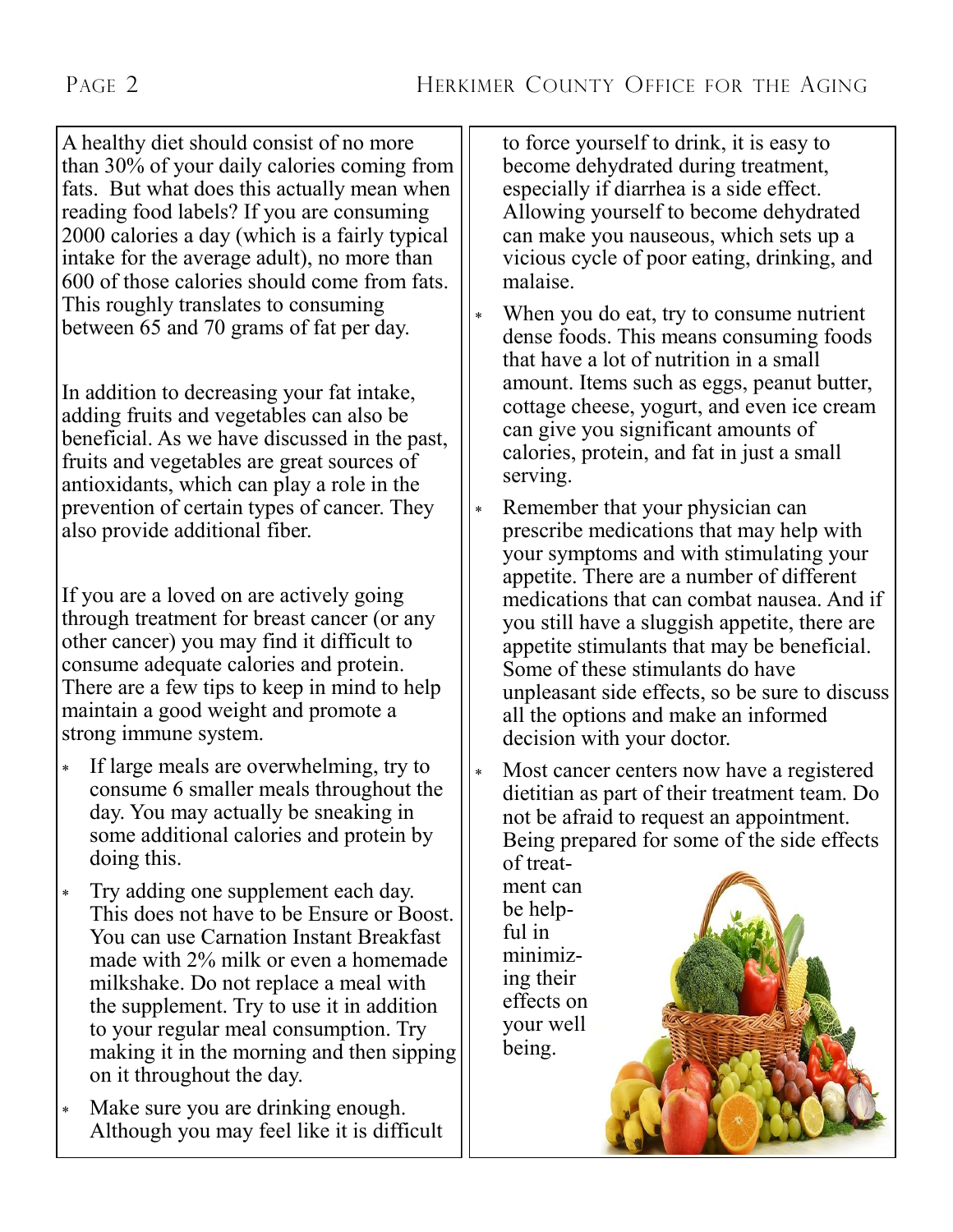### PAGE 3

Now that summer is drawing to a close, there are ways to preserve all of the wonderful produce that was grown. Canning your own foods can be an easy, enjoyable, and healthy hobby to get into. People who consume



more canned foods tend to have a higher intake of fruits and vegetables than other people. Therefore, they also tend to consume more nutrients.

Canned fruits and

vegetables are usually canned within hours after picking, when done commercially. Because they are picked at the peak of freshness, they generally have the best flavor and nutrient quality. Canning also preserves many nutrients. In fact, the amount of minerals, fat-soluble vitamins, protein, fat, and carbohydrate are largely unchanged during the canning process. Because of the high heat required, canned goods do have less Vitamin C and B vitamins. Interestingly, the high heat required can actually increase the antioxidant content.

The general process for canning is as follows:

- 1. Processing– fruits and vegetables are washed and peeled, cut, chopped, or pitted. Certain varieties may be blanched beforehand. Once the food is prepared, the cans are filled with either water or juice and seasoned if necessary.
- 2. Sealing– after processing, the food is put into cans and the lid is sealed.
- 3. Heating– once the can is sealed, it is quickly heated to a precise temperature for a specified amount of time to kill harmful

bacteria and prevent spoilage. After it is heated, it is quickly cooled.

Interested in canning your own foods? With the simplest method of canning (water bath canning) you fill jars with acidic foods such as tomatoes, berries, or cucumbers in vinegar, cover them with lids and boil them in an open pan of water until a seal forms under the lid. This action forces the air out of the food and out of the jar and creates a vacuum in an acidic environment in which bacteria cannot grow and multiply.

Water bath canning can also provide you with a number of delicious options, including jams, jellies, and pickles. You don't need a lot of fancy, expensive equipment. You can get by with a large pot that holds enough water to cover whatever size jars you want to use and the jars themselves. Then find the best, freshest produce possible, along with a few spices and herbs. The following steps are simple: prep the ingredients fill the jars, wipe the rims, screw on the lids and bands, boil, and remove and cool until you hear the "pops" of the seals forming.

Your local Cornell Cooperative Extension may even offer classes on how to can foods. If classes aren't available they will certainly have other helpful resources. The following page has a simple jam recipe loaded with antioxidants to get you started. And don't forget– you can substitute any berry in this recipe.